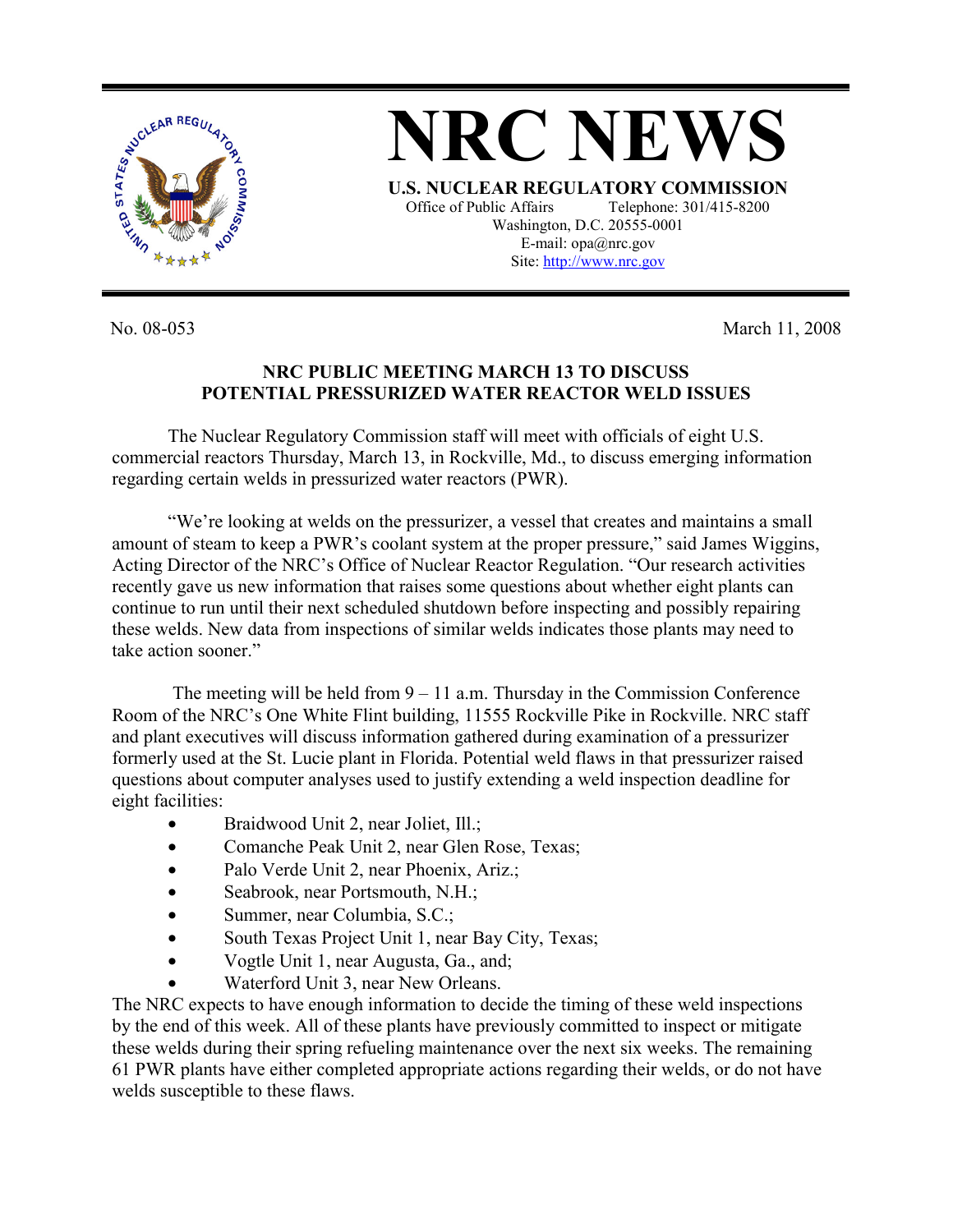Nuclear power plant components and piping are made of both carbon steel and stainless steel. These different metals are typically not welded to each other, so the plants used materials known as Alloy 82 and 182 for such welds, including on their pressurizer nozzles (see images below). These alloys have been susceptible in the past to cracking due to their chemical makeup, residual stresses from the welding process and PWR operating conditions.



 The first incidence of these flaws was found in a U.S. reactor in 1993. Since 2000, nuclear power plants have documented additional flaws. As additional information has become available and inspection methods have improved, the NRC and the nuclear industry have progressively increased attention to detecting, evaluating and correcting the flaws. The NRC is reviewing enhanced inspection requirements from the American Society of Mechanical Engineers, and will add the requirements into the agency's regulations as appropriate. More information regarding the issue is available on the NRC web site at: http://www.nrc.gov/reactors/operating/ops-experience/pressure-boundary-integrity/weldissues/.